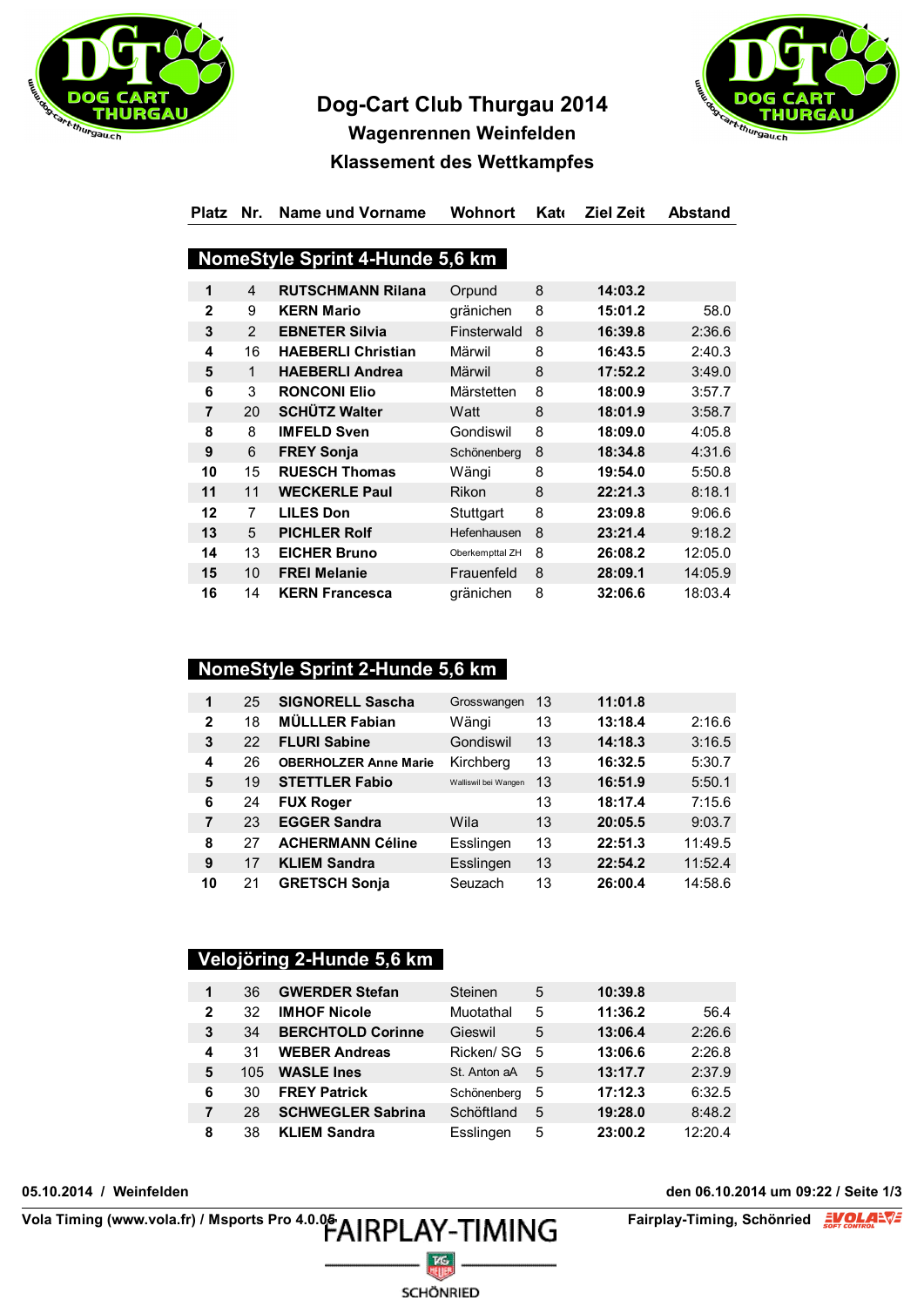#### Dog-Cart Club Thurgau 2014 Wagenrennen Weinfelden **Klassement des Wettkampfes**

|    |    | Platz Nr. Name und Vorname | <b>Wohnort</b> | Kato | <b>Ziel Zeit</b> | <b>Abstand</b> |
|----|----|----------------------------|----------------|------|------------------|----------------|
|    |    |                            |                |      |                  |                |
| 9  | 35 | <b>SCHMUTZ Stephan</b>     | Villigen       | 5    | 24:40.6          | 14:00.8        |
| 10 | 37 | <b>EBNETER Silvia</b>      | Finsterwald 5  |      | 25:59.2          | 15:19.4        |
|    |    | DNS – Nicht gestartet      |                |      |                  |                |
|    | 33 | <b>KEHRLI Linda</b>        | Unterbach      | 5    |                  |                |

## Scooter 2-Hunde 5,6 km

| 1              | 44  | <b>WEILENMANN Lena</b>    | Wohlen              | 7 | 10:35.1 |         |
|----------------|-----|---------------------------|---------------------|---|---------|---------|
| $\mathbf{2}$   | 50  | <b>MÜLLER Fabian</b>      | Wängi               | 7 | 11:21.7 | 46.6    |
| 3              | 39  | <b>HAEFELI Sven</b>       | Finsterwald         | 7 | 11:45.3 | 1:10.2  |
| 4              | 46  | <b>STEINER Thomas</b>     | Unterseen           | 7 | 12:20.2 | 1:45.1  |
| 5              | 47  | <b>DAXER Sonja</b>        | Latterbach          | 7 | 14:18.4 | 3:43.3  |
| 6              | 43  | <b>PAULSEN Jessica</b>    | Stühlingen-Weizen   | 7 | 15:23.7 | 4:48.6  |
| $\overline{7}$ | 77  | <b>CASTELBERG Viviane</b> | <b>Binz</b>         | 7 | 15:40.5 | 5:05.4  |
| 8              | 101 | <b>REUTHER Jens</b>       | Dürrenäsch          | 7 | 16:55.4 | 6:20.3  |
| 9              | 41  | <b>SPYCHER Heidi</b>      | Schwellbrunn        | 7 | 17:58.4 | 7:23.3  |
| 10             | 40  | <b>SCHEFFLER Daniela</b>  | Halten              | 7 | 18:01.3 | 7:26.2  |
| 11             | 45  | <b>BÄCHTOLD Roman</b>     | Schönholzerswilen 7 |   | 18:27.4 | 7:52.3  |
| 12             | 49  | <b>SIMON Karin</b>        | Reutigen            | 7 | 19:52.2 | 9:17.1  |
| 13             | 42  | <b>ROCHAT Fabienne</b>    | Goldau              | 7 | 23:22.8 | 12:47.7 |
| 14             | 48  | <b>SCHMID Markus</b>      | Wolfhausen          | 7 | 30:27.3 | 19:52.2 |

## Dog-Cart 2-Hunde 5,6 km

| 51 | <b>TILLER Alexandra</b> | Zollikon               | 13:36.7 |        |
|----|-------------------------|------------------------|---------|--------|
|    | 52 SCHWARZ Sandra       | Walliswil bei Wangen 2 | 14:45.4 | 1:08.7 |
| 54 | DE VILLA Monika         | Tobel                  | 20:35.5 | 6:58.8 |

#### Canin-Cross 1-Hund 4,1 km Frauen

| $\mathbf{1}$ | 57  | <b>GUBLER Sonja</b>       | Kreuzlingen 9 |   | 14:46.4 |        |
|--------------|-----|---------------------------|---------------|---|---------|--------|
| $\mathbf{2}$ | 106 | <b>WASLE Ines</b>         | St. Anton aA  | 9 | 16:38.1 | 1:51.7 |
| 3            | 62  | <b>MEIER Corine</b>       | Rümlang       | 9 | 18:11.0 | 3:24.6 |
| 4            | 55  | <b>CASTELBERG Viviane</b> | <b>Binz</b>   | 9 | 19:13.3 | 4:26.9 |
| 5            | 60  | <b>RECHER Mirjam</b>      | Rothenthurm   | 9 | 19:35.0 | 4:48.6 |
| 6            | 108 | <b>WESCHE Heike</b>       | Steckborn     | 9 | 20:56.2 | 6:09.8 |
| 7            | 58  | <b>RUESCH Sumalee</b>     | Wängi         | 9 | 22:00.5 | 7:14.1 |

#### **DNS - Nicht gestartet**

56 EGGENBERGER Ruth Grabs

### Cani-Cross 1-Hund 4,1 km Männer

|  | 65 HAEBERLI Colin | Weinfelden 12 <b>17:56.3</b> |         |        |
|--|-------------------|------------------------------|---------|--------|
|  | 2 107 RUTZ Mario  |                              | 19:54.4 | 1:58.1 |

 $\boldsymbol{9}$ 

05.10.2014 / Weinfelden